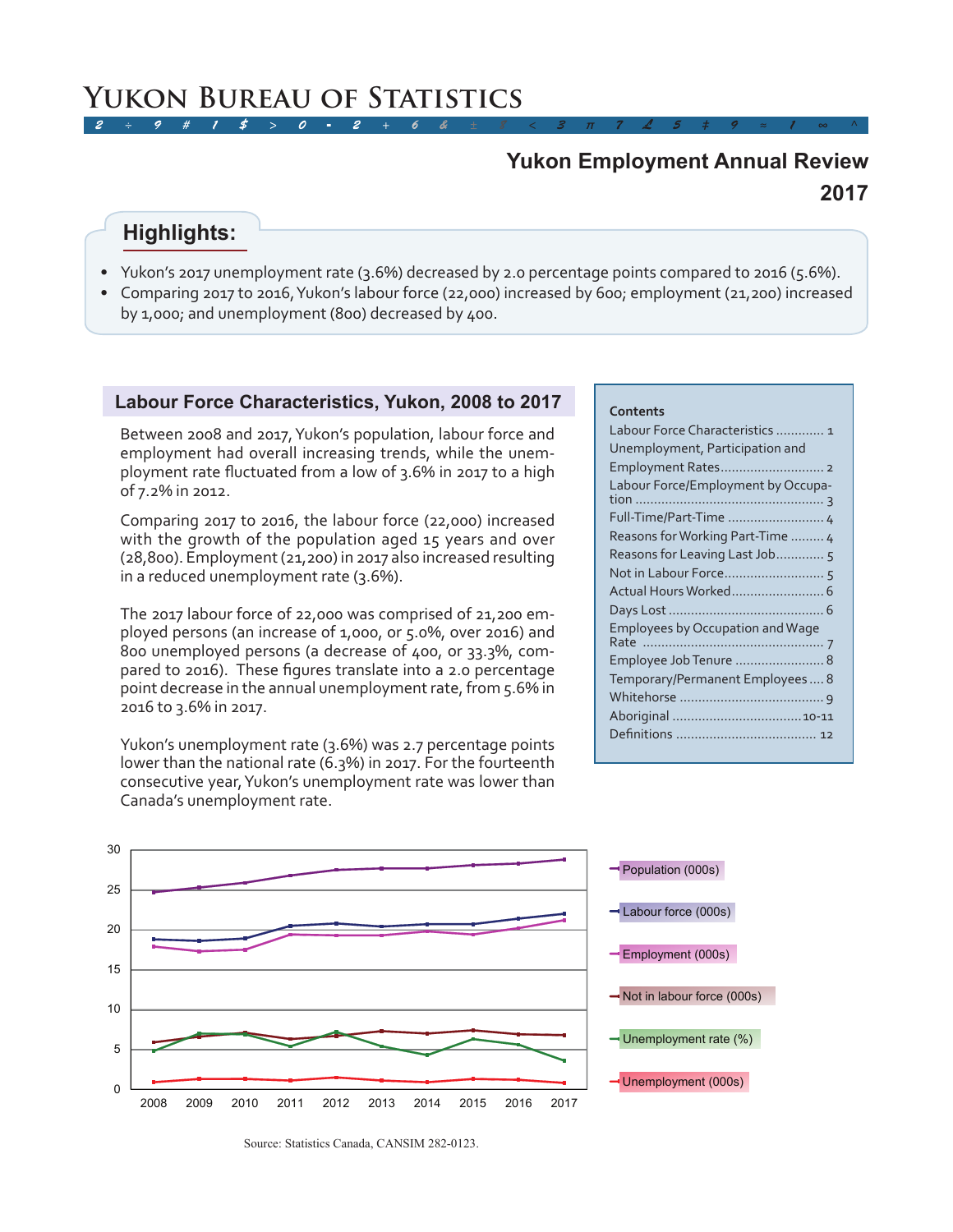



Yukon's 2017 unemployment rate of 3.6% was the lowest in Canada, and 2017 marked the fourteenth consecutive year of Yukon's unemployment rate being below the national rate. The average unemployment rate over the 10 year period (2008 to 2017), was 5.7% in Yukon and 7.2% in Canada.

![](_page_1_Figure_3.jpeg)

past ten years (2008 to 2017) was 74.9%, higher than all other provinces and territories. Canada's average participation rate over the same time period was 66.5%.

![](_page_1_Figure_5.jpeg)

In 2017, Yukon's employment rate was the highest in Canada at 73.6%. Yukon's average employment rate over the past ten years (2008 to 2017) was 70.6%, higher than all other provinces and territories. Canada's average employment rate over the same time period was 61.7%.

Source: Statistics Canada, CANSIM 282-0123.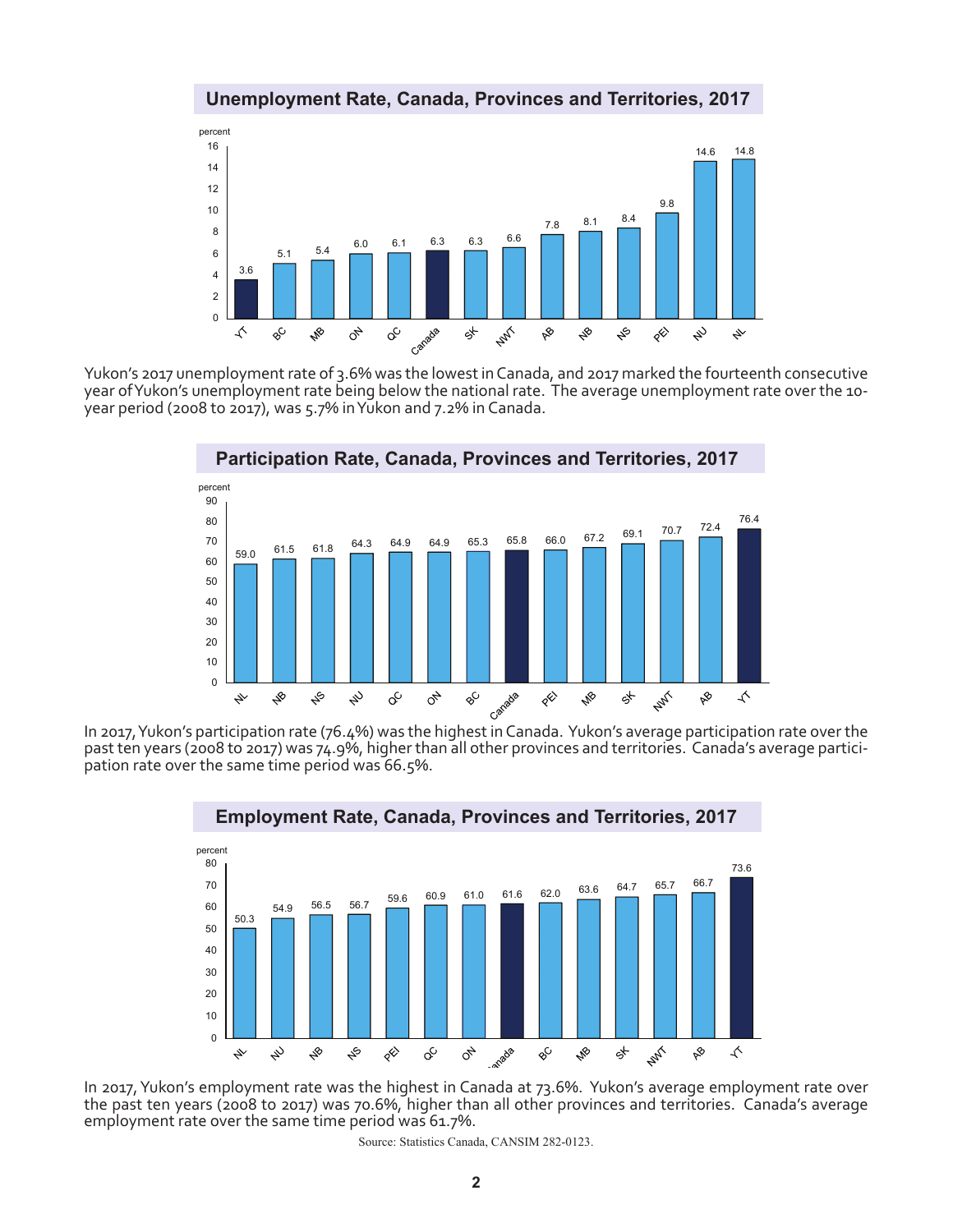## **Labour Force and Employment by Occupation (NOC 2016), Yukon, 2017**

*Note: Occupation refers to the kind of work persons 15 years of age and over were doing during the reference week, as determined by the kind of work reported*  and the description of the most important duties of the job. If the individual did not have a job during the reference week, the data relate to the previous job, if *that job was held in the past year.* **% %** 

|                                                                                                |                         | %<br>change |                     | %<br>change |
|------------------------------------------------------------------------------------------------|-------------------------|-------------|---------------------|-------------|
|                                                                                                | Labour Force '16 to '17 |             | Employed '16 to '17 |             |
| <b>Total, All Occupations</b>                                                                  | 22,000                  | 2.8%        | 21,200              | 5.0%        |
| Management occupations                                                                         | 2,400                   | $-4.0%$     | 2,300               | $-4.2%$     |
| Senior management occupations                                                                  | 200                     | 0.0%        | 200                 | 0.0%        |
| Specialized middle management occupations                                                      | 900                     | $-10.0\%$   | 900                 | $0.0\%$     |
| Middle management occupations in retail and wholesale trade and customer services              | 900                     | 0.0%        | 900                 | 12.5%       |
| Middle management occupations in trades, transportation, production and utilities              | 400                     | $-20.0%$    | 400                 | 0.0%        |
| Business, finance and administration occupations                                               | 3,400                   | 0.0%        | 3,400               | 0.0%        |
| Professional occupations in business and finance                                               | 700                     | $-12.5%$    | 700                 | $-12.5%$    |
| Administrative and financial supervisors and administrative occupations                        | 1,200                   | 20.0%       | 1,200               | 20.0%       |
| Finance, insurance and related business administrative occupations                             | 200                     | 0.0%        | 200                 | 0.0%        |
| Office support occupations                                                                     | 1,000                   | $-9.1%$     | 1,000               | $-9.1%$     |
| Distribution, tracking and scheduling co-ordination occupations                                | 300                     | 50.0%       | 300                 | 50.0%       |
| Natural and applied sciences and related occupations                                           | 1,600                   | 23.1%       | 1,600               | 23.1%       |
| Professional occupations in natural and applied sciences                                       | 500                     | $-16.7%$    | 500                 | $-16.7%$    |
| Technical occupations related to natural and applied sciences                                  | 1,100                   | 57.1%       | 1,100               | 57.1%       |
| Health occupations                                                                             | 1,400                   | 7.7%        | 1,400               | 7.7%        |
| Professional occupations in nursing                                                            | 400                     | 0.0%        | 400                 | 0.0%        |
| Professional occupations in health (except nursing)                                            | 300                     | 50.0%       | 300                 | 50.0%       |
| Technical occupations in health                                                                | 400                     | 0.0%        | 400                 | 0.0%        |
| Assisting occupations in support of health services                                            | 400                     | 33.3%       | 400                 | 33.3%       |
| Occupations in education, law and social, community and government services                    | 3,600                   | $-5.3%$     | 3,600               | $-2.7%$     |
| Professional occupations in education services                                                 | 1,000                   | 0.0%        | 1,000               | 0.0%        |
| Professional occupations in law and social, community and government services                  | 1,400                   | 0.0%        | 1,400               | 0.0%        |
| Paraprofessional occupations in legal, social, community and education services                | 700                     | $-12.5%$    | 700                 | 0.0%        |
| Occupations in front-line public protection services                                           | x                       | $\cdots$    | x                   | $\ddotsc$   |
| Care providers and educational, legal and public protection support occupations                | 400                     | 0.0%        | 400                 | 0.0%        |
| Arts, culture, sports and leisure                                                              | 600                     | 0.0%        | 500                 | $-16.7%$    |
| Professional occupations in art and culture                                                    | 200                     | 0.0%        | 200                 | 0.0%        |
| Technical occupations in art, culture, recreation and sport                                    | 300                     | $-25.0%$    | 300                 | $-25.0%$    |
| Sales and service occupations                                                                  | 4,900                   | 11.4%       | 4,700               | 14.6%       |
| Retail sales supervisors and specialized sales occupations                                     | 300                     | $-25.0%$    | 300                 | $-25.0%$    |
| Service supervisors and specialized service occupations                                        | 1,200                   | 9.1%        | 1,100               | 10.0%       |
| Sales representatives and salespersons - wholesale and retail trade                            | 700                     | 133.3%      | 600                 | 100.0%      |
| Service representatives and other customer and personal services occupations                   | 600                     | $-14.3%$    | 600                 | 0.0%        |
| Sales support occupations                                                                      | 800                     | 14.3%       | 800                 | 14.3%       |
| Service support and other service occupations, n.e.c.                                          | 1,300                   | 18.2%       | 1,300               | 18.2%       |
| Trades, transport and equipment operators and related occupations                              | 3,400                   | 6.2%        | 3,100               | 6.9%        |
| Industrial, electrical and construction trades                                                 | 1,300                   | 8.3%        | 1,300               | 18.2%       |
| Maintenance and equipment operation trades                                                     | 700                     | 0.0%        | 700                 | 0.0%        |
| Other installers, repairers and servicers and material handlers                                | х                       | .           | х                   |             |
| Transport and heavy equipment operation and related maintenance occupations                    | 1,000                   | 11.1%       | 900                 | 12.5%       |
| Trades helpers, construction labourers and related occupations                                 | 200                     | $-33.3%$    | x                   | $\ddotsc$   |
| Natural resources, agriculture and related production occupations                              | 400                     | 0.0%        | 300                 | 0.0%        |
| Supervisors and technical occupations in natural resources, agriculture and related production | 200                     | 0.0%        | 200                 | 0.0%        |
| Workers in natural resources, agriculture and related production                               | х                       | $\cdots$    | x                   | $\ldots$    |
| Harvesting, landscaping and natural resources labourers                                        | 200                     | $\sim$ .    | x                   | $\cdots$    |
| Occupations in manufacturing and utilities                                                     | 200                     | $0.0\%$     | 200                 | $0.0\%$     |
| Processing, manufacturing and utilities supervisors and central control operators              | 200                     | $\sim$      | 200                 | $\cdots$    |
| Processing and manufacturing machine operators and related production workers                  | х                       | $\ldots$    | x                   | $\cdots$    |
| Assemblers in manufacturing                                                                    | х                       | $\sim$      | x                   | $\ddotsc$   |
| Labourers in processing, manufacturing and utilities                                           | х                       | $\cdots$    | х                   | $\ddotsc$   |
| Unclassified <sup>1</sup>                                                                      | X                       | $\ldots$    | X                   | $\ldots$    |

 $1 =$  Those unemployed persons who have never worked before, and those persons who last worked more than 1 year ago make up the "unclassified" category in this table.

 $x = data$  suppressed.

... not applicable or not appropriate

Source: Statistics Canada, Custom data table.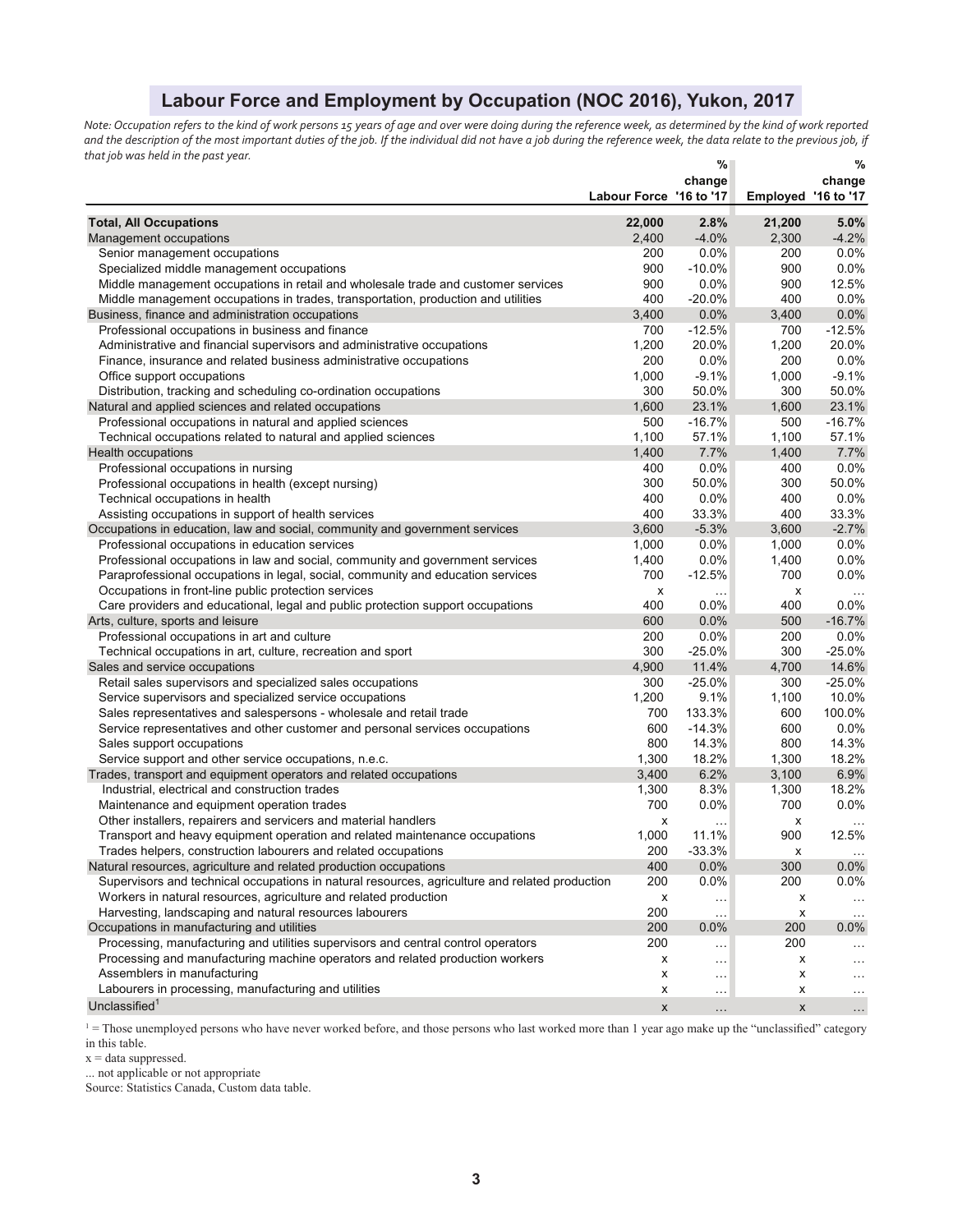![](_page_3_Figure_0.jpeg)

**Type of Employment, Yukon, 2008 to 2017**

In 2017, there were 18,000 (84.9%) full-time workers and 3,200 (15.1%) part-time workers in Yukon. In Canada, the proportion of part-time workers in 2017 was 19.1%. Over the past ten years (2008 to 2017), the proportion of part-time workers in Yukon averaged at 14.0%, while in Canada, the proportion averaged at 19.1%.

Yukon had the fifth-lowest proportion (15.1%) of part-time workers in Canada in 2017, behind the Northwest Territories (13.1%); New Brunswick (14.5%); Newfoundland and Labrador (14.8%); and Nunavut (14.9%). The highest proportion of part-time workers was in British Columbia (21.6%).

![](_page_3_Figure_4.jpeg)

# **Reasons for Working Part-Time, Yukon, 2017**

Of Yukon's 3,200 part-time workers in 2017, 40.6% stated personal preference as reason for working part-time; 21.9% were going to school; 6.3% stated own illness as reason; 6.3% were caring for children; 6.3% cited business conditions (they *did not look* for full-time work in the month prior to the survey month); 6.3% cited could not find full-time (they *did not look* for full-time work in the month prior to the survey month); and 12.5% indicated other reasons\* for working part-time.

*\*Other reasons may include: other personal or family responsibilities; other voluntary reason; business conditions (they looked for full-time in the month prior to the survey month) and/or could not find full-time (they looked for full-time in the month prior to the survey month).*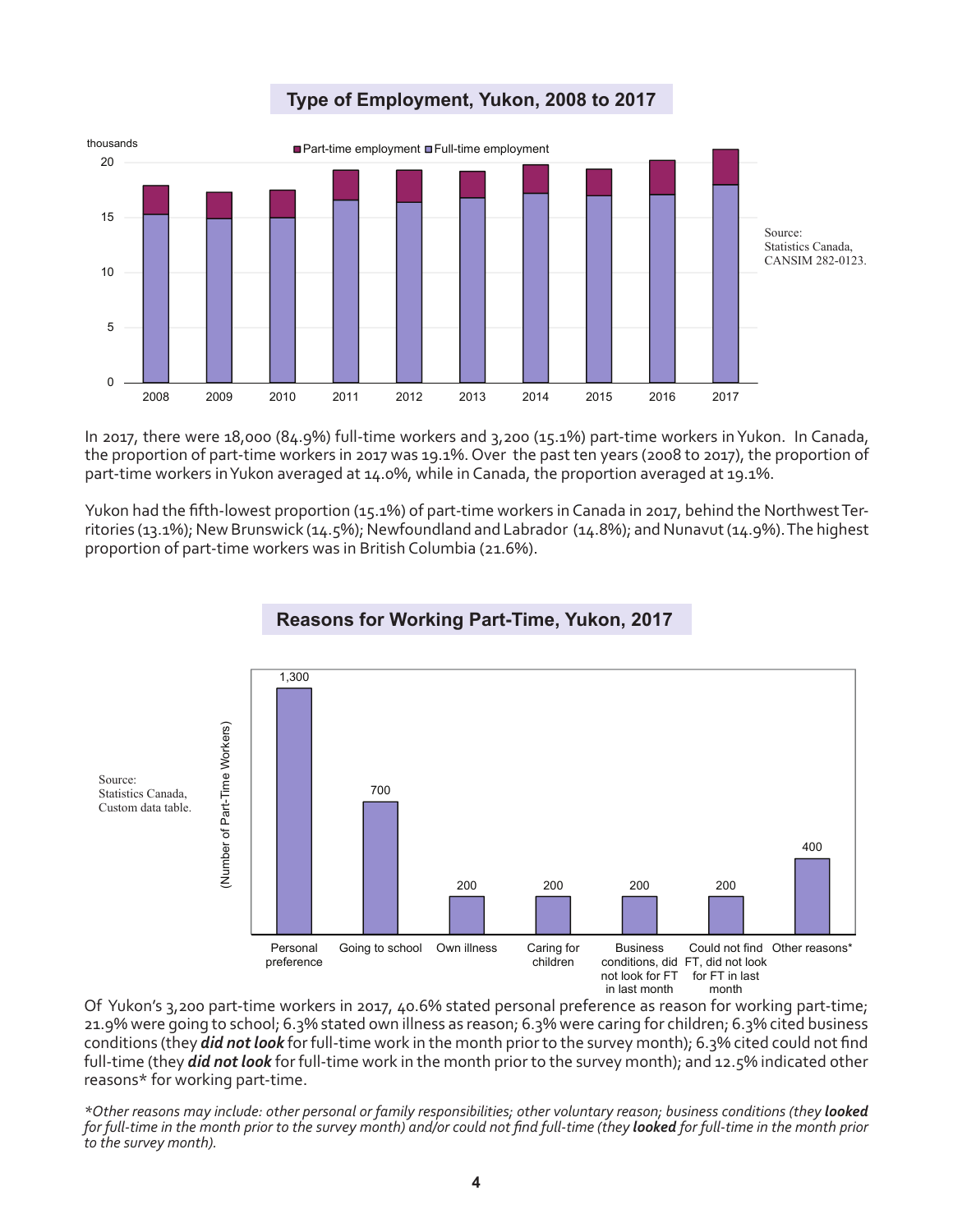![](_page_4_Figure_0.jpeg)

Of the 7,600 persons without a job in 2017 (aged 15 years and above, unemployed or not in labour force), 5,000 had not worked in the last year or had never worked (4,200 and 800, respectively). Of the 2,600 who *had worked* in the previous 12 months: 1,000 lost their job by permanent layoff; 600 left their job to attend school; 400 retired; 400 had personal (of family) reasons; and the remaining 400 left for other reasons including own illness or disability; dissatisfaction; temporary layoff, etc.

![](_page_4_Figure_2.jpeg)

In 2017, of the 6,800 persons who were not in the labour force, 6,500 did not want work or were not available, and 300 did want work. The reason for not looking for work was asked to those who wanted work but did not search for a job. Some of those reasons included illness, personal/family reasons, attending school, awaiting recall/reply, discouragement (believed no suitable work was available), etc.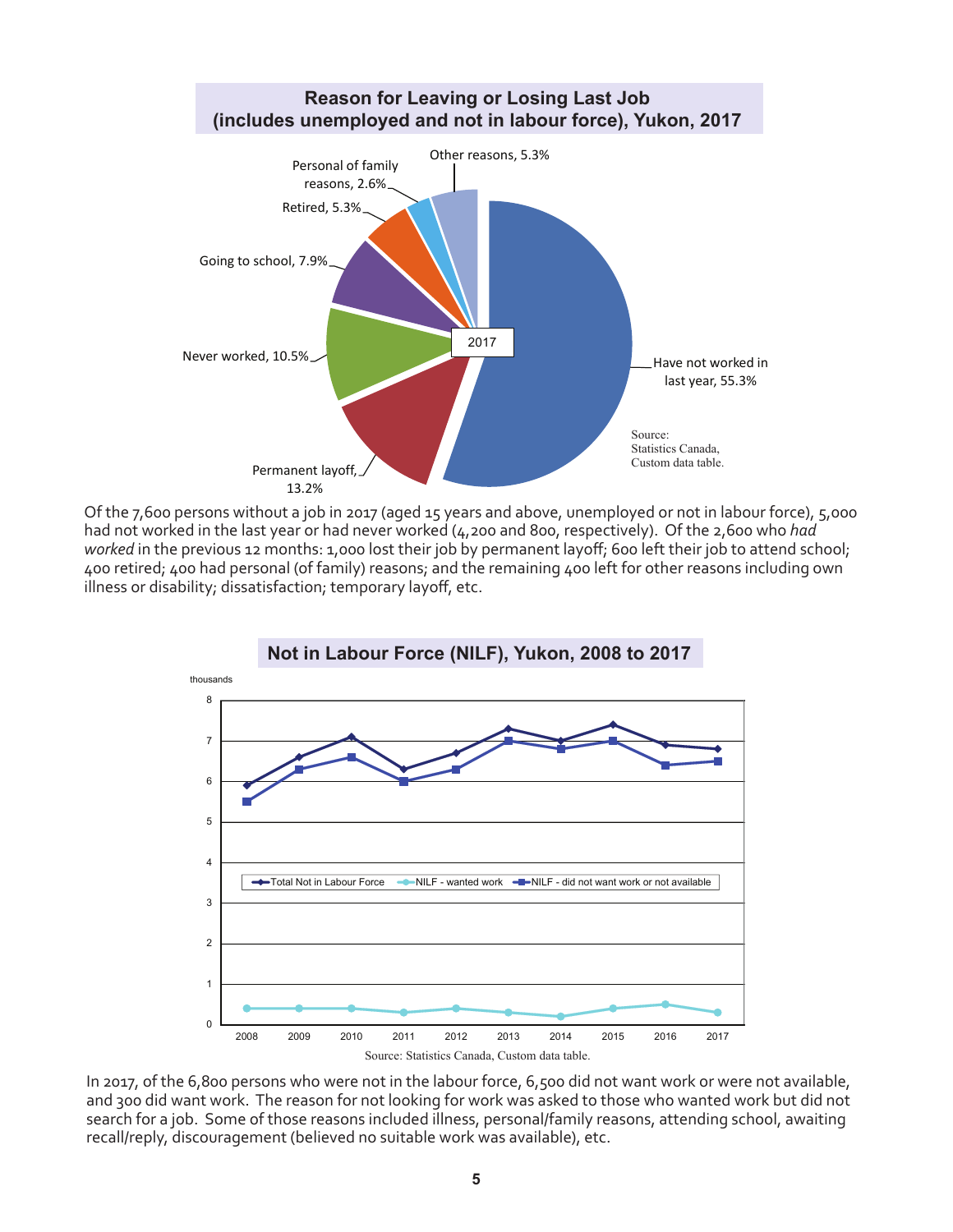### **Average Actual Hours Worked, Canada and Yukon, 2008 to 2017**

![](_page_5_Figure_1.jpeg)

*Note: Average actual hours worked (including paid and unpaid hours) is calculated by dividing the total actual hours worked at main job, by the total number of persons who were at work during the reference week.*

Source: Statistics Canada, CANSIM 282-0146 and Custom data table.

In Yukon, the average actual hours worked in 2017 was 35.2 hours per week compared to 35.7 hours per week in 2016. In 2017, *Supervisors and technical occupations in natural resources, agriculture and related production* reported the highest average hours worked, at 54.0 hours per week followed by *Professional occupations in health (except nursing)* (52.5 hours) and *Assisting occupations in support of health services* (43.3 hours). *Technical occupations in art, culture, recreation and sport* reported the lowest average hours worked at 26.3 hours per week; the second-lowest was *Sales support occupations* at 28.0 hours.

Canada's average actual hours worked in 2017 was 35.3 hours per week compared to 35.5 hours per week in 2016. In 2017, *Supervisors and technical occupations in natural resources, agriculture and related production* reported the highest average hours worked, at 48.4 hours per week, while *Sales support occupations* reported the lowest average hours worked, at 24.4 hours per week.

![](_page_5_Figure_6.jpeg)

### **Average Number of Days Lost, Canada and Yukon, 2008 to 2017**

*Note: The estimated number of days lost per worker per year is calculated by pro-rating the time lost during the reference week over the whole year. These estimates apply only to full-time employees who are single job holders.*

Source: Custom data table.

Over the past ten years (2008 to 2017), Yukon lost 12.1 work days on average per worker per year. In 2017, an aver-<br>age of 13.0 days were lost per worker: 7.4 days due to own illness or disability and 5.6 days due to other reasons (which include family responsibilities and maternity leave). In Canada, an average of 13.4 days were lost: 7.8 days due to own illness or disability and 5.6 days due to other personal reasons.

In 2017, the average number of days lost was 8.0 days for men (5.8 days due to own illness or disability; 2.2 days due to other personal reasons) and 18.4 days for women (9.1 days due to own illness or disability; 9.3 days due to other personal reasons).

The average number of days lost by age group included: 12.8 days in the 15-24 year age group; 13.4 days in the 25-54 year age group; and 11.2 days for 55 years of age and over.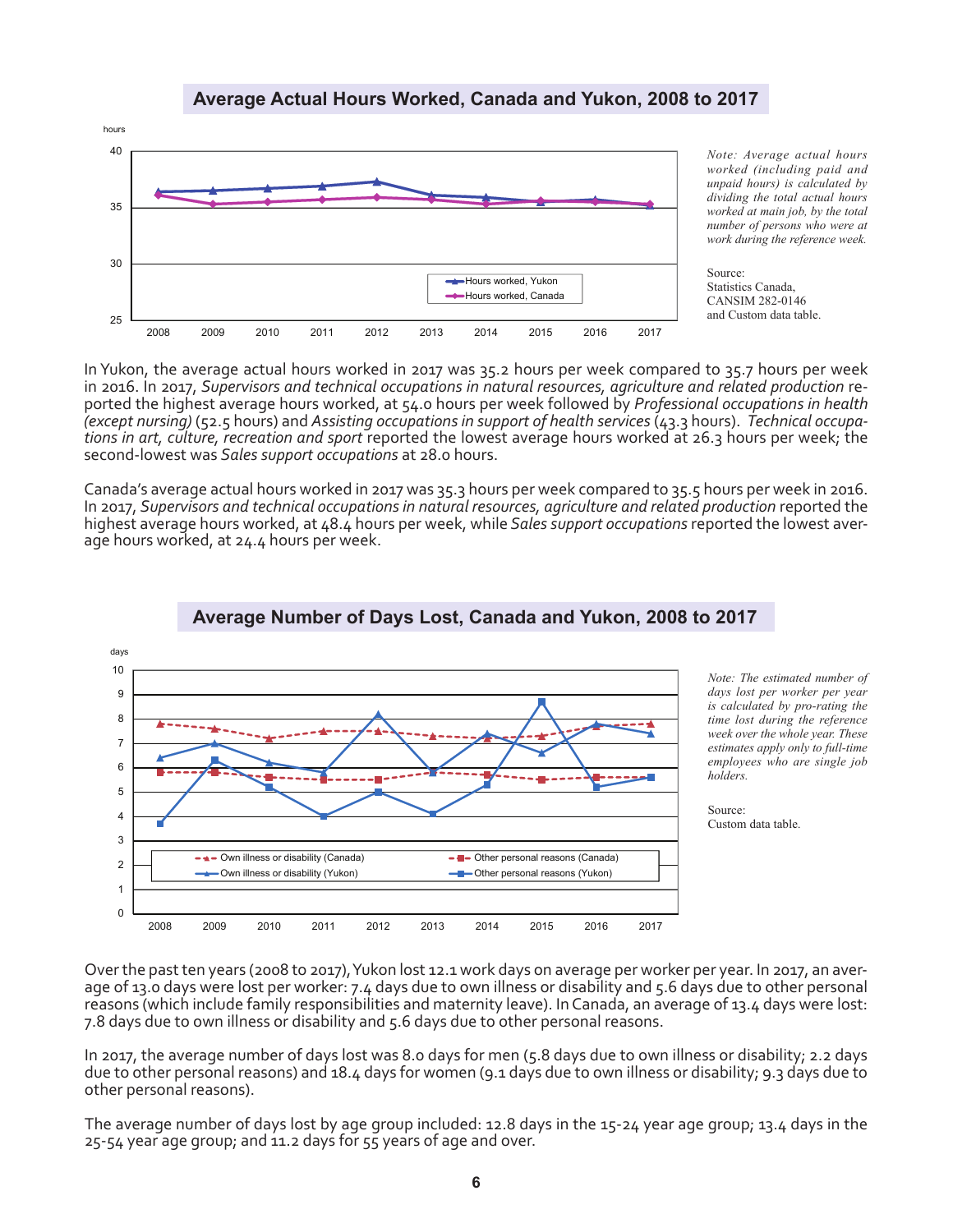### **Number of Employees and Average Hourly Wage Rate by Occupation (NOC 2016), Yukon, 2017**

|                                                                                                                                 | <b>Number</b><br>οf  | %<br>change   | Avg<br>hourly<br>wage | %<br>change          |
|---------------------------------------------------------------------------------------------------------------------------------|----------------------|---------------|-----------------------|----------------------|
| <b>Main Job (Full-Time and Part-time Employees)</b>                                                                             | Employees '16 to '17 |               |                       | rate (\$) '16 to '17 |
| <b>Total, All Occupations</b>                                                                                                   | 18,000               | 4.7%          | 29.29                 | $-2.1%$              |
| Management occupations                                                                                                          | 1,400                | $-6.7%$       | 40.54                 | 2.9%                 |
| Senior management occupations                                                                                                   | 200                  | 0.0%          | x                     | $\sim$ .             |
| Specialized middle management occupations                                                                                       | 900                  | 0.0%          | 41.62                 | 4.3%                 |
| Middle management occupations in retail and wholesale trade and customer services                                               | 200                  | 0.0%          | x                     | $\sim$ .             |
| Middle management occupations in trades, transportation, production and utilities                                               | 200                  | 0.0%          | x                     |                      |
| Business, finance and administration occupations                                                                                | 3,200                | 6.7%          | 29.33                 | $-1.4%$              |
| Professional occupations in business and finance                                                                                | 500                  | 0.0%          | 38.72                 | 2.8%                 |
| Administrative and financial supervisors and administrative occupations                                                         | 1,200                | 20.0%         | 28.16                 | $-7.3%$              |
| Finance, insurance and related business administrative occupations                                                              | 200                  | 0.0%          | x                     |                      |
| Office support occupations                                                                                                      | 1,000                | $-9.1%$       | 26.10                 | $-1.0%$              |
| Distribution, tracking and scheduling co-ordination occupations                                                                 | 300                  | 50.0%         | x                     |                      |
| Natural and applied sciences and related occupations                                                                            | 1,300                | 18.2%         | 36.42                 | $-2.2%$              |
| Professional occupations in natural and applied sciences                                                                        | 300                  | $-25.0%$      | x                     |                      |
| Technical occupations related to natural and applied sciences                                                                   | 1,000                | 42.9%         | 33.75                 | $-3.3%$              |
| Health occupations                                                                                                              | 1,100                | 0.0%          | 37.29                 | 4.5%                 |
| Professional occupations in nursing                                                                                             | 400                  | 0.0%          | 42.71                 |                      |
| Professional occupations in health (except nursing)                                                                             | X                    | $\ldots$      | x                     | $\ddotsc$            |
| Technical occupations in health                                                                                                 | 200                  | $-33.3%$      | x                     | $\ddotsc$            |
| Assisting occupations in support of health services                                                                             | 400                  | 33.3%         | x                     | $\ddotsc$            |
| Occupations in education, law and social, community and government services                                                     | 3,300                | $-5.7%$       | 35.47                 | $-2.8%$              |
| Professional occupations in education services                                                                                  | 1,000                | 0.0%          | 40.07                 | $-2.7%$              |
| Professional occupations in law and social, community and government services                                                   | 1,200                | $0.0\%$       | 38.42                 | $-5.4%$              |
| Paraprofessional occupations in legal, social, community and education services                                                 | 600                  | $-14.3%$      | 26.62                 | $-3.6%$              |
| Occupations in front-line public protection services                                                                            | X                    | $\sim$ $\sim$ | x                     | $\sim$ $\sim$        |
| Care providers and educational, legal and public protection support occupations                                                 | 400                  | 0.0%          | 28.01                 | 6.7%                 |
| Arts, culture, sports and leisure                                                                                               | 400                  | 0.0%          | X                     | $\ddotsc$            |
| Professional occupations in art and culture                                                                                     | X                    |               | x                     | $\cdots$             |
| Technical occupations in art, culture, recreation and sport                                                                     | 200                  | $-33.3%$      | x                     | $\ldots$             |
| Sales and service occupations                                                                                                   | 4,400                | 12.8%         | 18.02                 | $-3.1%$              |
| Retail sales supervisors and specialized sales occupations                                                                      | 300                  | 0.0%          | x                     |                      |
| Service supervisors and specialized service occupations                                                                         | 1,000                | 0.0%          | 20.23                 | 3.1%                 |
| Sales representatives and salespersons - wholesale and retail trade                                                             | 600                  | 100.0%        | 15.29                 | $\sim$ $\sim$ $\sim$ |
| Service representatives and other customer and personal services occupations                                                    | 600                  | 0.0%          | 18.36                 | 3.1%                 |
| Sales support occupations                                                                                                       | 700                  | 0.0%          | 13.64                 | 0.3%                 |
| Service support and other service occupations, n.e.c.                                                                           | 1,200                | 20.0%         | 17.78                 | $-7.3%$              |
| Trades, transport and equipment operators and related occupations                                                               | 2,500                | 4.2%          | 28.76                 | 0.6%                 |
| Industrial, electrical and construction trades                                                                                  | 800                  | 14.3%         | 31.60                 | 1.0%                 |
| Maintenance and equipment operation trades                                                                                      | 600                  | 0.0%          | 30.33                 | $-2.0%$              |
| Other installers, repairers and servicers and material handlers                                                                 | х                    | $\sim$ $\sim$ | x                     | $\ldots$             |
| Transport and heavy equipment operation and related maintenance occupations                                                     | 800                  | 14.3%         | 26.06                 | 1.7%                 |
| Trades helpers, construction labourers and related occupations                                                                  | х                    | $\ldots$      | х                     | $\ldots$             |
| Natural resources, agriculture and related production occupations                                                               | 200                  | 0.0%          | X                     | $\ddotsc$            |
| Supervisors and technical occupations in natural resources, agriculture and related production                                  | х                    | $\ldots$      | x                     | $\cdots$             |
| Workers in natural resources, agriculture and related production                                                                | х                    | $\ldots$      | x                     |                      |
| Harvesting, landscaping and natural resources labourers                                                                         | х                    | $\ldots$      | x                     | $\ddotsc$            |
| Occupations in manufacturing and utilities<br>Processing, manufacturing and utilities supervisors and central control operators | 200                  | 0.0%          | X                     | $\cdots$             |
|                                                                                                                                 | х                    | $\ddotsc$     | x                     | $\cdots$             |
| Processing and manufacturing machine operators and related production workers<br>Assemblers in manufacturing                    | х                    | $\cdots$      | x                     | $\cdots$             |
| Labourers in processing, manufacturing and utilities                                                                            | х<br>X               | $\ldots$      | x                     | .                    |
|                                                                                                                                 |                      | $\cdots$      | x                     | $\sim$ $\sim$        |

 $x = data$  suppressed.

... = not applicable.

Source: Statistics Canada, Custom data table.

*Note: the above table displays 'number of employees' as opposed to previous pages which displays 'number of employed persons' (includes self-employed).*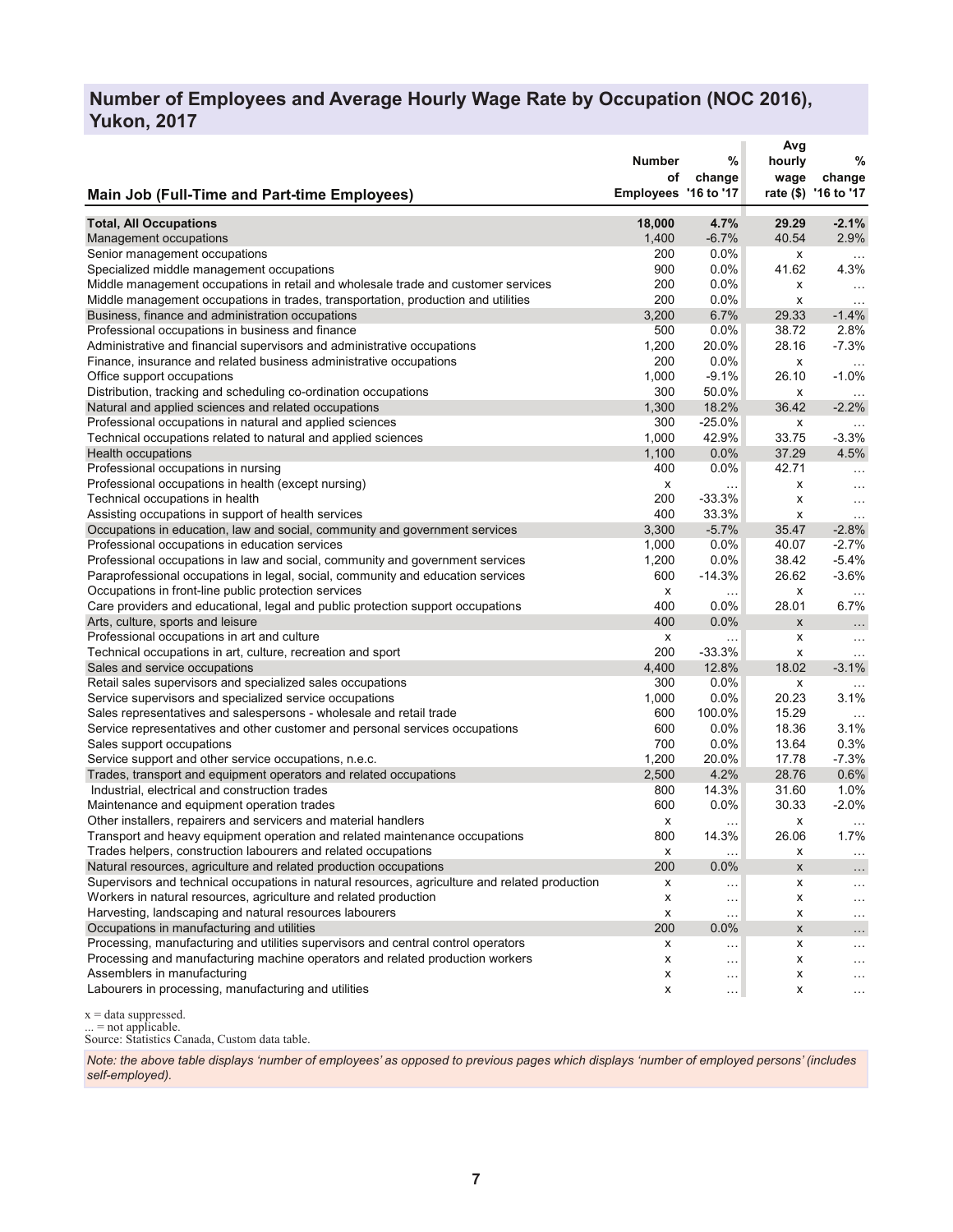### **Average Job Tenure in Months, Canada and Yukon, 2008 to 2017**

*Note: Job tenure measures the number of consecutive months or years a person has worked for the current (or most recent) employer. The employee may have worked in one or more occupations or in one or more locations or businesses and still be considered to have continuous tenure if the employer has not changed. But if a person has worked for the same employer over different periods of time, job tenure measures the most recent period of uninterrupted work. A temporary layoff does not constitute an interruption.*

Yukon's average job tenure measured in 2017 was 93.0 months (about 7.8 years), 0.3% lower than that measured in 2016. Canada's average job tenure in 2017 was 103.4 months (about 8.6 years), 0.4% higher than the average tenure measured in 2016.

![](_page_7_Figure_3.jpeg)

Yukon *Professional occupations in art and culture* had the longest job tenure measured in 2017 at 234.0

months, or about 19.5 years, followed by *Professional occupations in natural and applied sciences* (166.0 months or about 13.8 years) and *Middle management occupations in trades, transportation, production and utilities* (151.0 months or about 12.6 years). *Sales representatives and salespersons - wholesale and retail trade* had the shortest job tenure at 25.0 months (about 2.1 years) followed by *Sales support occupations* (28.9 months or about 2.4 years), and *Paraprofessional occupations in legal, social, community and education services* (42.3 months or about 3.5 years).

Overall, Yukon males reported higher job tenure measured in 2017 (97.8 months or about 8.2 years) than females (88.8 months or about 7.4 years).

![](_page_7_Figure_7.jpeg)

### **Temporary and Permanent Employees, by Sex, by Age Group Yukon, 2008 to 2017**

In 2017, of the 14,300 permanent Yukon employees, 1,600 (11.2%) were 15 to 24 years of age; 9,900 (69.2%) aged 25-54 years; and 2,800 (19.6%) were 55 years and over. Of the 3,700 temporary Yukon employees, 1,100 (28.9%) were 15 to 24 years of age; 2,000 (52.6%) aged 25-54 years; and 700 (18.4%) were 55 years and over.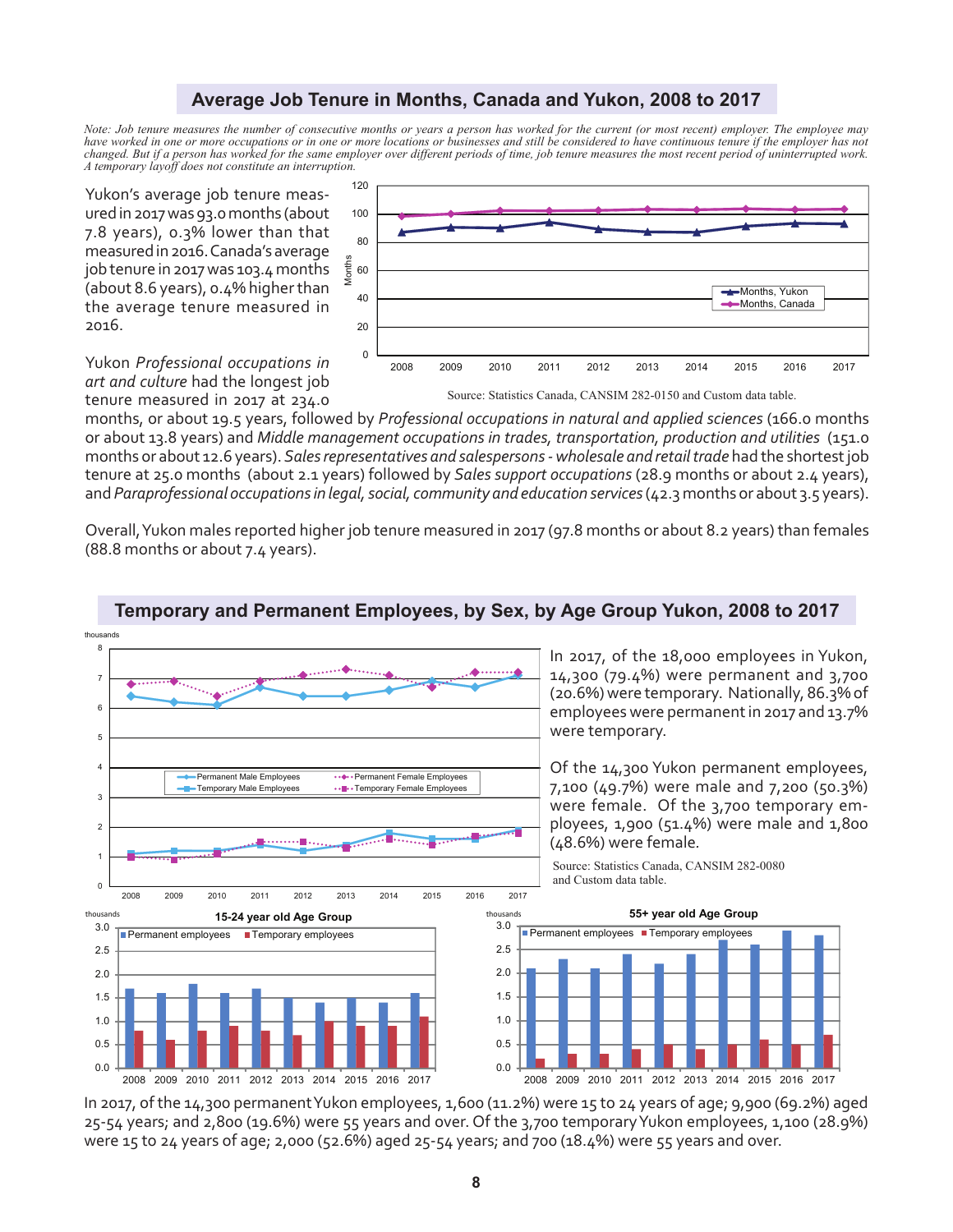|                        |                   | ------ Whitehorse ------ |                           |           |              | ------ Rest of Yukon ------ |              |                  |       |
|------------------------|-------------------|--------------------------|---------------------------|-----------|--------------|-----------------------------|--------------|------------------|-------|
|                        |                   | $15 +$                   | $15 - 24$                 | $25 - 54$ | $55+$        | $15 +$                      | $15 - 24$    | $25 - 54$        | $55+$ |
| Population             | <b>Both Sexes</b> | 24,500                   | 3,900                     | 13,100    | 7,500        | 4,200                       | 400          | 2,000            | 1,800 |
|                        | Males             | 12,300                   | 2,100                     | 6,500     | 3,700        | 2,200                       | 200          | 1,000            | 1,100 |
|                        | Females           | 12,200                   | 1,800                     | 6,600     | 3,800        | 2.000                       | 300          | 1,100            | 700   |
| <b>Labour force</b>    | <b>Both Sexes</b> | 19,200                   | 2,700                     | 12,200    | 4,300        | 2,800                       | 200          | 1,700            | 900   |
|                        | Males             | 9.900                    | 1,500                     | 6,200     | 2,300        | 1.400                       | X            | 800              | 500   |
|                        | Females           | 9,300                    | 1,200                     | 6.000     | 2,100        | 1,400                       | x            | 900              | 400   |
| <b>Employment</b>      | <b>Both Sexes</b> | 18,500                   | 2,500                     | 11,800    | 4,200        | 2,700                       | 200          | 1,600            | 900   |
|                        | Males             | 9,500                    | 1,400                     | 6,000     | 2,200        | 1,300                       | x            | 800              | 500   |
|                        | Females           | 9,000                    | 1,200                     | 5,900     | 2,000        | 1,300                       | x            | 800              | 400   |
| <b>Full-time</b>       | <b>Both Sexes</b> | 15,700                   | 1,500                     | 10,900    | 3,300        | 2,200                       | $\mathbf{x}$ | 1.400            | 700   |
|                        | Males             | 8,300                    | 900                       | 5,600     | 1,800        | 1,200                       | X            | 700              | 400   |
|                        | Females           | 7,400                    | 700                       | 5,300     | 1,500        | 1,000                       | X            | 700              | 300   |
| <b>Part-time</b>       | <b>Both Sexes</b> | 2,800                    | 1,000                     | 900       | 900          | 400                         | x            | 200              | 200   |
|                        | Males             | 1,200                    | 500                       | 300       | 400          | х                           | x            | X                | x     |
|                        | Females           | 1,600                    | 500                       | 600       | 500          | 300                         | X            | 200              | x     |
| <b>Unemployment</b>    | <b>Both Sexes</b> | 700                      | 200                       | 400       | 200          | x                           | $\mathbf{x}$ | $\boldsymbol{x}$ | x     |
|                        | Males             | 400                      | $\boldsymbol{\mathsf{x}}$ | 200       | x            | x                           | x            | x                | x     |
|                        | Females           | 300                      | $\boldsymbol{\mathsf{x}}$ | X         | x            | x                           | X            | x                | x     |
| Not in labour force    | <b>Both Sexes</b> | 5,300                    | 1,200                     | 1,000     | 3,100        | 1,400                       | 200          | 300              | 900   |
|                        | Males             | 2,400                    | 600                       | 300       | 1,400        | 800                         | x            | x                | 500   |
|                        | Females           | 2.900                    | 600                       | 600       | 1.700        | 700                         | X            | 200              | 300   |
| Unemployment rate (%)  | <b>Both Sexes</b> | 3.6                      | 7.4                       | 3.3       | 4.7          | x                           | $\mathbf{x}$ | $\boldsymbol{x}$ | x     |
|                        | Males             | 4.0                      | $\boldsymbol{\mathsf{x}}$ | 3.2       | $\mathsf{x}$ | x                           | x            | x                | x     |
|                        | Females           | 3.2                      | $\boldsymbol{\mathsf{x}}$ | x         | x            | x                           | x            | x                | x     |
| Participation rate (%) | <b>Both Sexes</b> | 78.4                     | 69.2                      | 93.1      | 57.3         | 66.7                        | 50.0         | 85.0             | 50.0  |
|                        | Males             | 80.5                     | 71.4                      | 95.4      | 62.2         | 63.6                        | X            | 80.0             | 45.5  |
|                        | Females           | 76.2                     | 66.7                      | 90.9      | 55.3         | 70.0                        | x            | 81.8             | 57.1  |
| Employment rate (%)    | <b>Both Sexes</b> | 75.5                     | 64.1                      | 90.1      | 56.0         | 64.3                        | 50.0         | 80.0             | 50.0  |
|                        | Males             | 77.2                     | 66.7                      | 92.3      | 59.5         | 59.1                        | X            | 80.0             | 45.5  |
|                        | Females           | 73.8                     | 66.7                      | 89.4      | 52.6         | 65.0                        | x            | 72.7             | 57.1  |

## **Labour Force Characteristics, by Age Group, by Sex, Whitehorse, 2017**

 $\mathbf{x} = \text{data}$  suppressed

Source: Statistics Canada, Custom data table.

## **Selected Labour Force Characteristics, 15+ Years of Age, Whitehorse, 2008 to 2017**

![](_page_8_Figure_5.jpeg)

Source: Statistics Canada, Custom data table.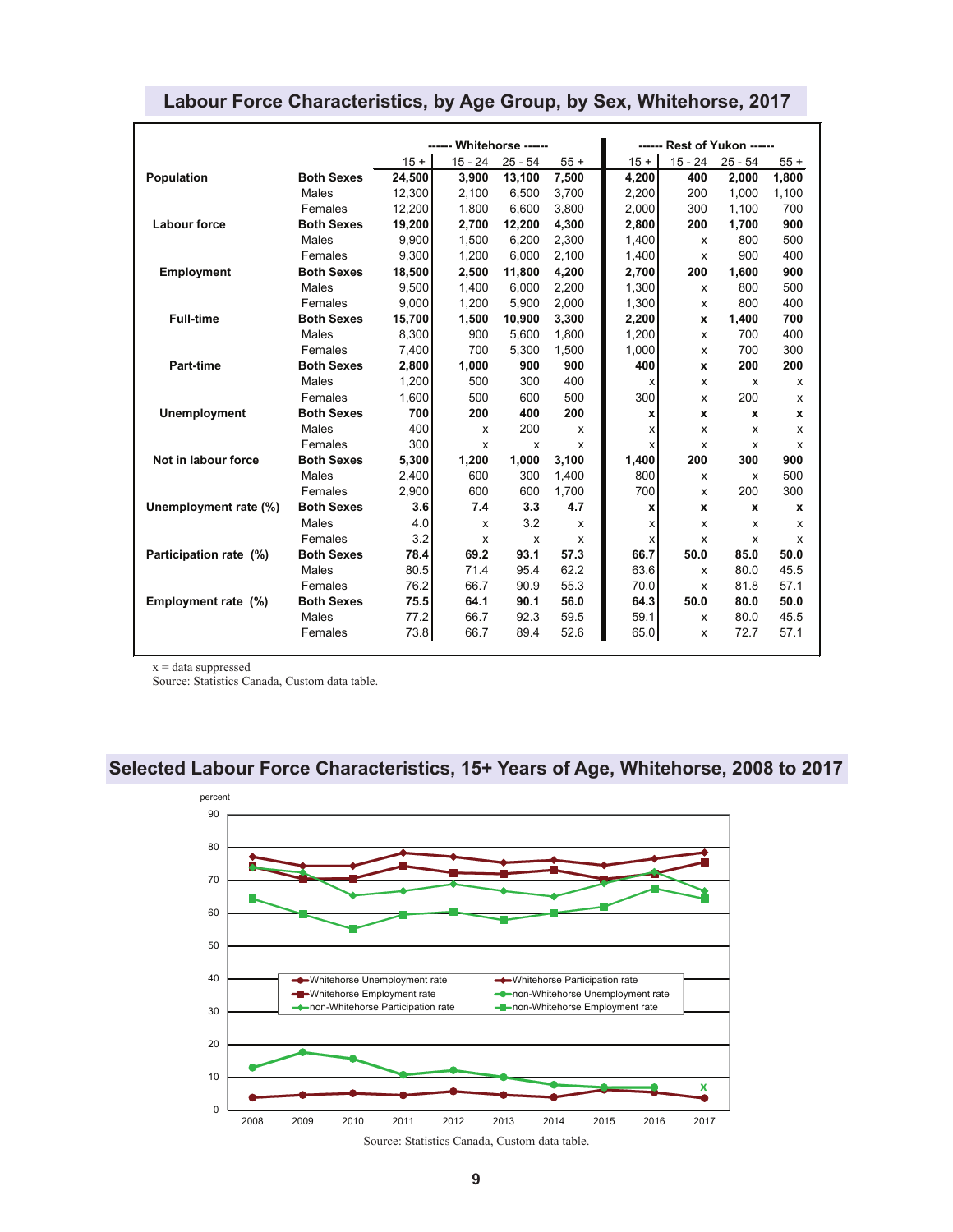### **Aboriginal Labour Force Characteristics, Yukon, 2016 to 2017**

|                      | Total  |        |       | Aboriginal | Non-Aboriginal |         |
|----------------------|--------|--------|-------|------------|----------------|---------|
|                      | 2016   | 2017   | 2016  | 2017       | 2016           | 2017    |
|                      |        |        |       |            |                |         |
| Labour force         | 21.400 | 22,000 | 3.500 | 3.400      | 17.900         | 18.600  |
| Employment           | 20.200 | 21,200 | 3.100 | 3,200      | 17.100         | 18.000  |
| Full-time employment | 17,100 | 18.000 | 2.700 | 2.600      | 14.500         | 15.400  |
| Part-time employment | 3.100  | 3.200  | 400   | 600        | 2.700          | 2,600   |
| Unemployment         | 1.200  | 800    | 400   | 300        | 800            | 600     |
| Not in labour force  | 6.900  | 6.800  | 1.600 | 1.300      | 5.300          | 5.400   |
| Unemployment rate    | 5.6%   | 3.6%   | 11.4% | 8.8%       | 4.5%           | $3.2\%$ |
| Participation rate   | 75.6%  | 76.4%  | 68.6% | 70.8%      | 77.2%          | 77.5%   |
| Employment rate      | 71.4%  | 73.6%  | 60.8% | 66.7%      | 73.7%          | 75.0%   |

*Note: Aboriginal is self-identified. It is a descriptor used by Statistics Canada which includes First Nation, Métis and Inuit.*

Source: Statistics Canada, Custom data table.

- In 2017, the Labour Force Survey in Yukon estimated a decrease of 100 (-2.9%) in the Aboriginal labour force compared to 2016. The non-Aboriginal labour force increased by 700 (+3.9%).
- Comparing 2017 to 2016, the number of Aboriginals employed increased by 100 (+3.2%) . The number of non-Aboriginals employed increased by 900 (+5.3%).
- Unemployment in the Aboriginal labour force decreased by 100 (-25.0%) in 2017 compared to 2016. Non-Aboriginal unemployment decreased by 200 (-25.0%).
- The Aboriginal unemployment rate decreased by 2.6 percentage points between 2016 and 2017, from 11.4% to 8.8%. The non-Aboriginal unemployment rate decreased by 1.3 percentage points from 4.5% to 3.2%.
- In 2017, the participation rate of Aboriginal residents in Yukon increased to 70.8% from 68.6% in 2016. The participation rate of non-Aboriginal residents increased from 77.2% in 2016 to 77.5% in 2017.
- The Aboriginal employment rate in 2017 was 66.7%, an increase of 5.9 percentage points from the previous year. The employment rate for Yukon non-Aboriginals (75.0%) increased 1.3 percentage points from 2016.

![](_page_9_Figure_10.jpeg)

**Aboriginal Labour Force Characteristics, Yukon, 2008 to 2017**

Source: Statistics Canada, Custom data table.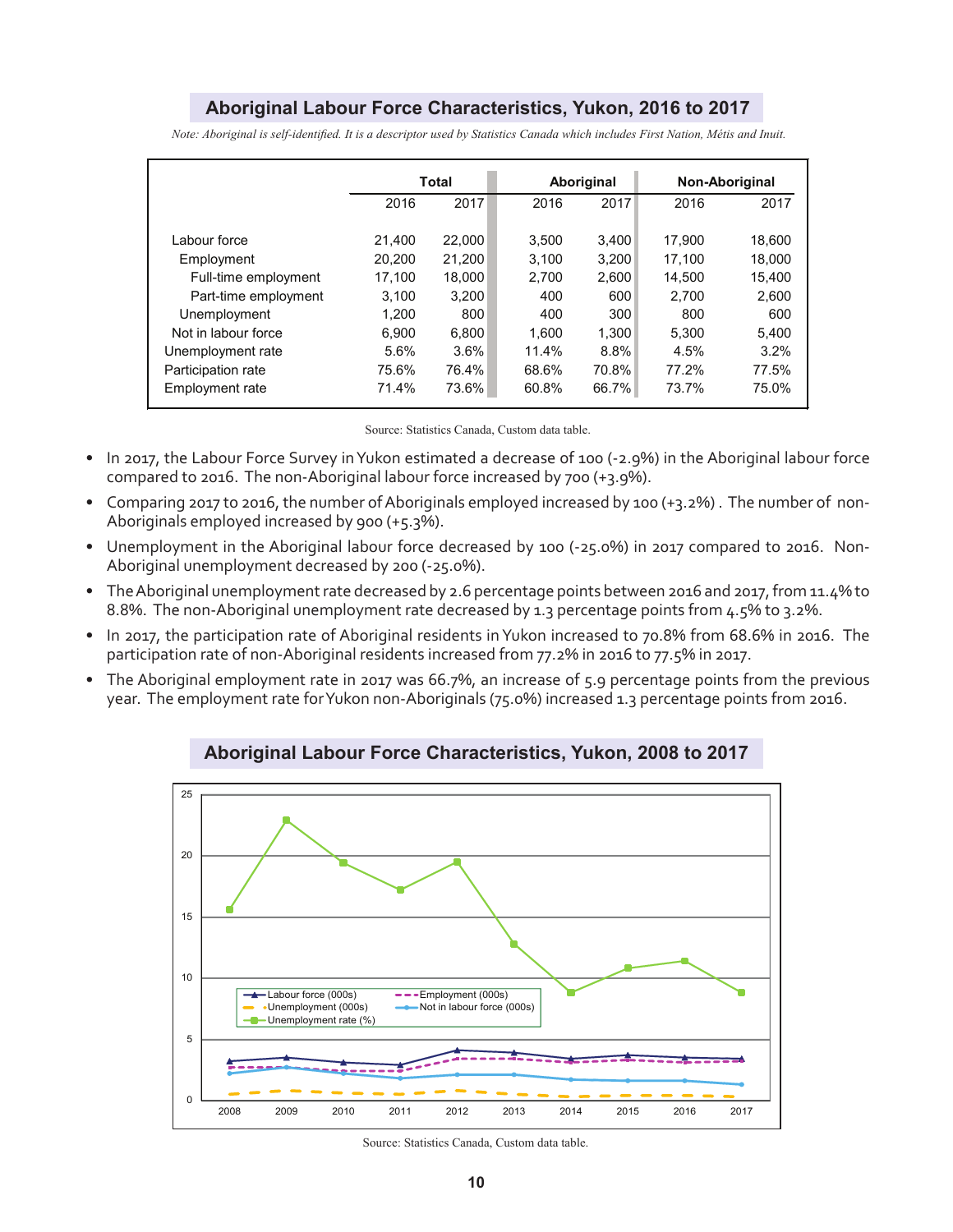![](_page_10_Figure_0.jpeg)

- Comparing 2017 to 2016, the participation rate for Aboriginals increased by 5.5 percentage points for those aged 15-24 years, remained the same for those aged 25-54 years, and increased by 4.5 percentage points for those aged 55 years and over. Participation rates for non-Aboriginals increased by 4.0 percentage points, increased by 0.9 percentage points, and decreased by 0.5 percentage points for the respective age groups.
- The proportion of the working-age Aboriginal population, who were employed in 2017 (66.7%), was 23.2 percentage points higher than the lowest point over the past ten years (2009 rate of 43.5%). In comparison, the non-Aboriginal employment rate in 2017 (75.0%) was 4.7 percentage points higher than the lowest point over the past ten years (2015 rate of 70.3%).

![](_page_10_Figure_3.jpeg)

Source: Statistics Canada, Custom data table.

- In 2017, of the 3,200 employed Yukon Aboriginals, 46.9% were public employees (federal government, Government of Yukon, municipal governments or First Nation governments) and 40.6% were private sector employees. The remaining 12.5% were self-employed. In comparison, non-Aboriginal Yukoners reported 40.6% employment in the public sector, 43.9% were private sector employees, and the remaining 15.6% were self-employed.
- In 2017, 87.5% of employed Aboriginals were working in the *services-producing sector*, primarily in *Public administration, Trade, and Educational services* industries. Of the employed Aboriginals, 12.5% were working in the *goods-producing sector*, primarily in *Construction*. In comparison, of the employed non-Aboriginals, 87.2% was working in the services-producing sector and 12.8% in the goods-producing sector.
- In 2017, 81.3% of employed Aboriginals worked full-time in Yukon, compared to 85.6% of non-Aboriginals.